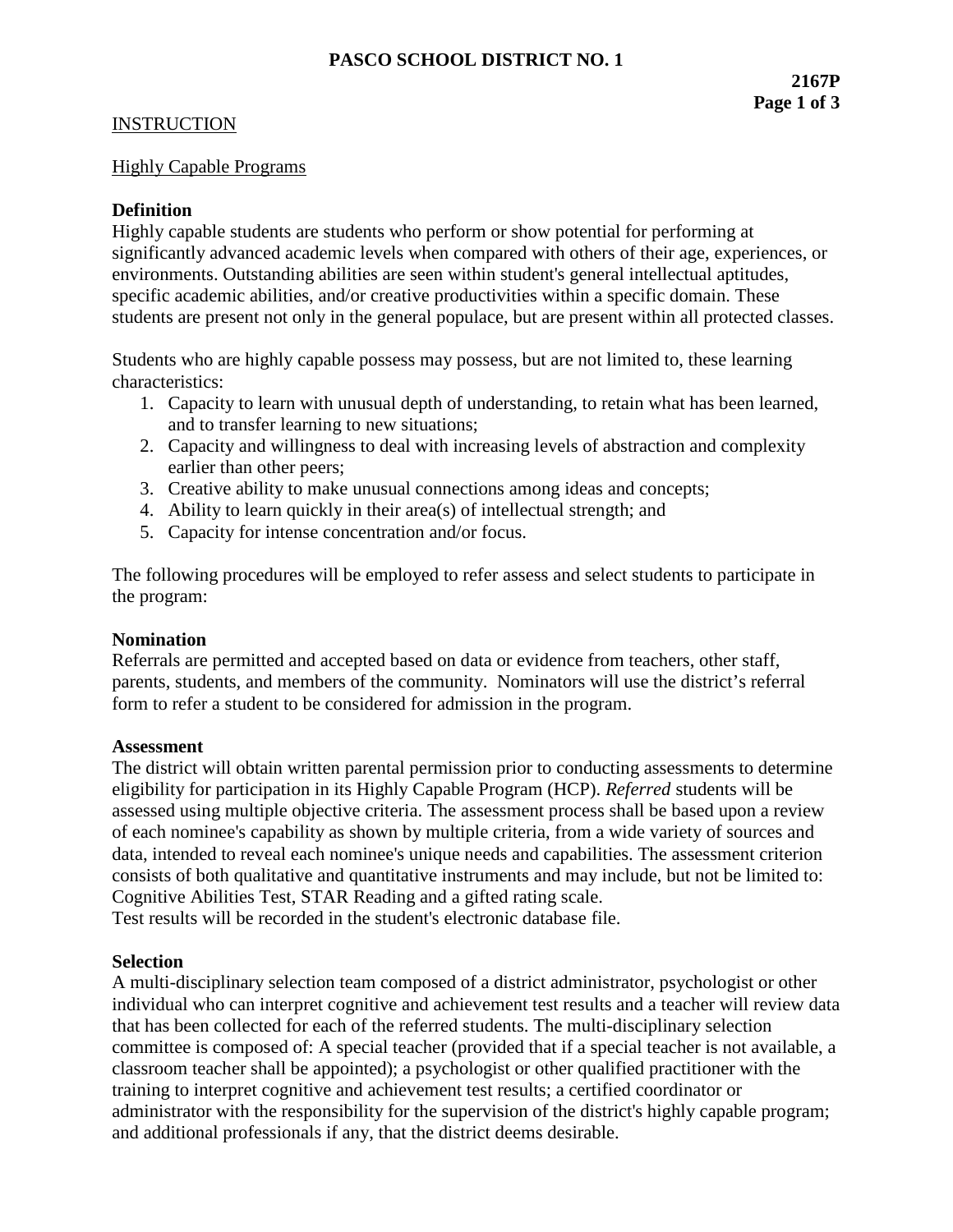The multi-disciplinary selection committee will evaluate individual student assessment profile data using a blind (no name) process and make the selection decision based on:

- 1. A preponderance of evidence from the profile data demonstrating that a student is among the most highly capable;
- 2. Evidence of clear need for highly capable services; and
- 3. Determination of which students would benefit the most from inclusion in the district's program.

The district will:

- A. Notify parents of students who have been selected. Parents will receive a full explanation of the procedures for identification, an explanation of the process to exit a student from the program, the information on the district's program and the options that are available to identified students.
- B. Obtain parental permission to place identified students in the program before any special services and programs are provided to the student.

# **Process for Appeal**

Parents/legal guardians have the right to appeal the Multi-Disciplinary Selection Committee's (MSC) decision. Individuals appealing the selection committee's decision must submit a completed appeals form or letter requesting review of selection/placement decision. The written request must include reasons for the appeal and, to support reconsideration, provide additional evidence of significantly advanced cognitive or academic levels and/or outstanding intellectual, academic, or creative abilities.

The appeal request and supporting evidence must be submitted to the Curriculum and Professional Development Department, to the attention of the Highly Capable Coordinator, ten school days of the Multi-Disciplinary Selection Committee's decision notification The district's MSC *(*will review the student's file, assessment profile data, and additional evidence provided in the request for appeal. A decision will be made by the MSC within ten school days after receipt of written request for reconsideration. The parent/legal guardian will be notified of the decision in writing. The decision of the MSC is final.

# **Exit Process**

The exit process may be initiated for students who no longer demonstrate a need for highly capable program services. A request may be made by a teacher or program administrator for highly capable student identification and placement discontinuation. The Multi-Disciplinary Selection Committee will convene a meeting to review the student's profile to determine if the student qualifies for program services based on assessment data and selection criteria. The multidisciplinary selection committee may request additional evidence of student capabilities and/or willingness to participate in the program. If the committee determines that the student no longer qualifies for highly capable program services, it may be recommended that the student exited from the program. The parent will be notified in writing of the committee's decision and of the appeal's process.

A parent/legal guardian may request that the student be withdrawn from the program or a student may voluntarily withdraw from the program. A meeting will be convened by the Highly Capable Program Coordinator/Director to discuss the request. If the parent/legal guardian desires to withdraw the student from the program, the student will be exited from the program.